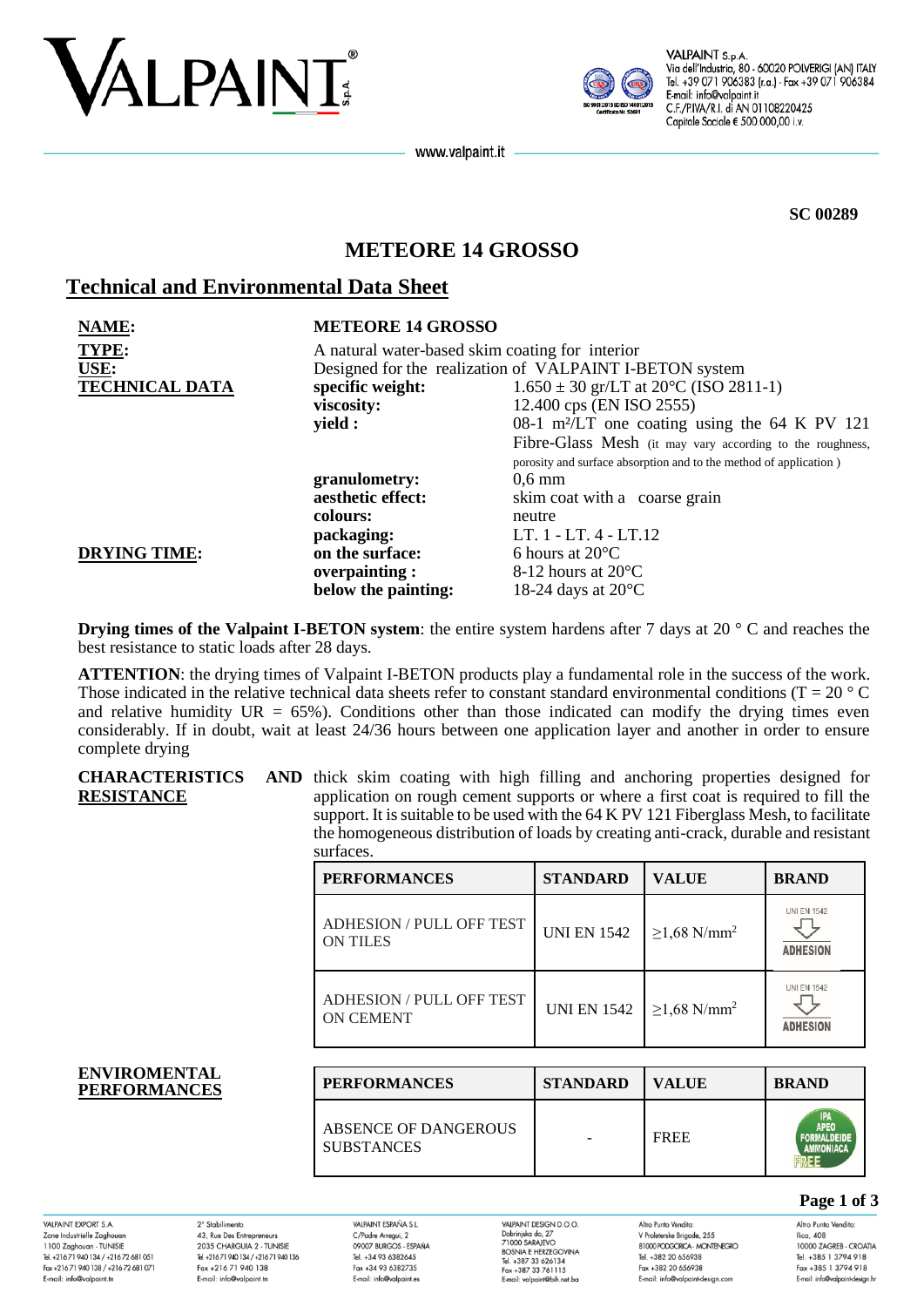



VALPAINT S.p.A Via dell'Industria, 80 - 60020 POLVERIGI (AN) ITALY Tel. +39 071 906383 (r.a.) - Fax +39 071 906384 E-mail: info@valpaint.it C.F./P.IVA/R.I. di AN 01108220425 Capitale Sociale € 500.000,00 i.v.

**SC 00289**

www.valpaint.it

#### **ENVIROMENTAL PERFORMANCES**

**PREPARATION OF THE** 

**SURFACE:**

| <b>PERFORMANCES</b>                  | <b>STANDARD</b>         | <b>VALUE</b>                                     | <b>BRAND</b>                                         |
|--------------------------------------|-------------------------|--------------------------------------------------|------------------------------------------------------|
| <b>FORMALDEHYDE ISSUE</b><br>RATE, X | JIS A 1902-3            | X < 0.005<br>mg/m <sup>2</sup> h<br>$F$ ****     | K09025 - K09026<br><b>FORMALDEIDE</b><br><b>FREE</b> |
| <b>VOC</b><br>On product to use      | Directive<br>2004-42-CE | max $31$ g/L<br>(Ue Limit 200 g/L)<br>$A/I$ Cat. |                                                      |

**Surface with no humidity:** sand and level ceramic or similar tiles (no porcelain stoneware) as well as any reliefs on concrete substrates. Wash well with suitable detergents, eliminating dust, grease, soaps, weak paints and anything that can create detachment. When the substrate is dry and solid, grout the tile joints as well as any cracks and holes in the concrete with two-component Stucco SB30. This is to make the surface to be treated perfect and avoid subsequent sanding. After 24 hours at 20 ° C, apply a coat of Top Coat AR60 Lucido with a brush or a wool roller. The Top Coat AR60 Lucido must be catalyzed with CT80 and in this case diluted 1: 2 with water, mixing everything very well.

After 6 - 8 hours at 20 ° C, continue with the drafting of Meteore 14 Grosso.

**Surface with** humidity up to 15%: sand and level ceramic tiles or similar (no porcelain stoneware) as well as any reliefs on concrete substrates. Wash well with suitable detergents, eliminating dust, grease, soaps, weak paints and anything that can create detachment. Apply the two-component Rasante DDS which must be catalysed with B60, mixing it very well with a spatula or a mechanical tool.

Rasante DDS must be applied within 40 - 50 minutes with the PV 43 stainless steel trowel on a well-solid, clean, degreased and dried support (for example with an industrial heater) to allow the product to anchor perfectly. In this way, possible detachments due to humidity are avoided.

After 24 hours at 20 ° C, if the joints are not completely leveled or in the presence of holes, grout with two-component SB30 Stucco and wait another 24 hours at 20 ° C before applying Meteore 14 Gross .

If the rising humidity is higher than 15%, measured with suitable instruments (carbide hygrometer), the application of VALPAINT I-BETON is not recommended.

**Warning**: In floor applications, avoid water stagnation on the surfaces to be decorated with the VALPAINT I-BETON system, by previously adjusting the slopes if they are not adequate for the flow of water

Level the surface with Rasante DDS or Stucco SB30, with the possibility of creating different layers of product up to the desired thickness. In addition, the construction, insulation or contraction joints on the surface to be decorated must be left free to accommodate any deformations. So don't fill or join them for any reason. If dust or other treatments of the substrate have caused the joints to close, they must be reopened with suitable means.

If the decoration is done both on the floor and on the wall it is necessary to use the SG15 Sealant in the points of connection between wall and floor leaving a thickness of a few millimeters and creating a "connection cove" for the entire perimeter of the flooring to be treated.

#### **SC 00289**

#### **Page 2 of 3**

VAI PAINT EYPORT & A Zone Industrielle Zaghoud 1100 Zaghouan - TUNISIE Tel. +216 71 940 134 / +216 72 681 051 Fax +216 71 940 138 / +216 72 681 071 E-mail: info@valpaint.tr

2° Stabilimento 43, Rue Des Entrepreneurs 2025 CHARCLILA 2 TUNISIE Tel. +216 71 940 134 / +216 71 940 136 Fax +216 71 940 138 E-mail: info@valpaint.tn

VAIRAINT ESPAÑA S I C/Padre Arregui, 2 OOOOZ BIJDCOS ESDAÑA Tel. +34 93 6382645 Fax +34 93 6382735 E-mail: info@valpaint.es

VAIRAINT DESIGN D O O VALPAINT DESIGN D.<br>Dobrinjska do, 27<br>71000 SARAJEVO<br>BOSNIA E HERZEGO Tel. +387 33 626134 Fax +387 33 761115 E-mail: valoaint@bib.net ba

Altro Punto Vendita V Proleterske Brigade, 255 **PRODUCED PRODUCT A MONETAIRED** Tel. +382 20 656938 Fax +382 20 656938 E-mail: info@valpaint-design.com

Altro Punto Vendita: Ilica, 408 10000 ZAGREB - CROATIA Tel. +385 1 3794 918 Fax +385 1 3794 918 E-mail: info@valpaint-desian.hr